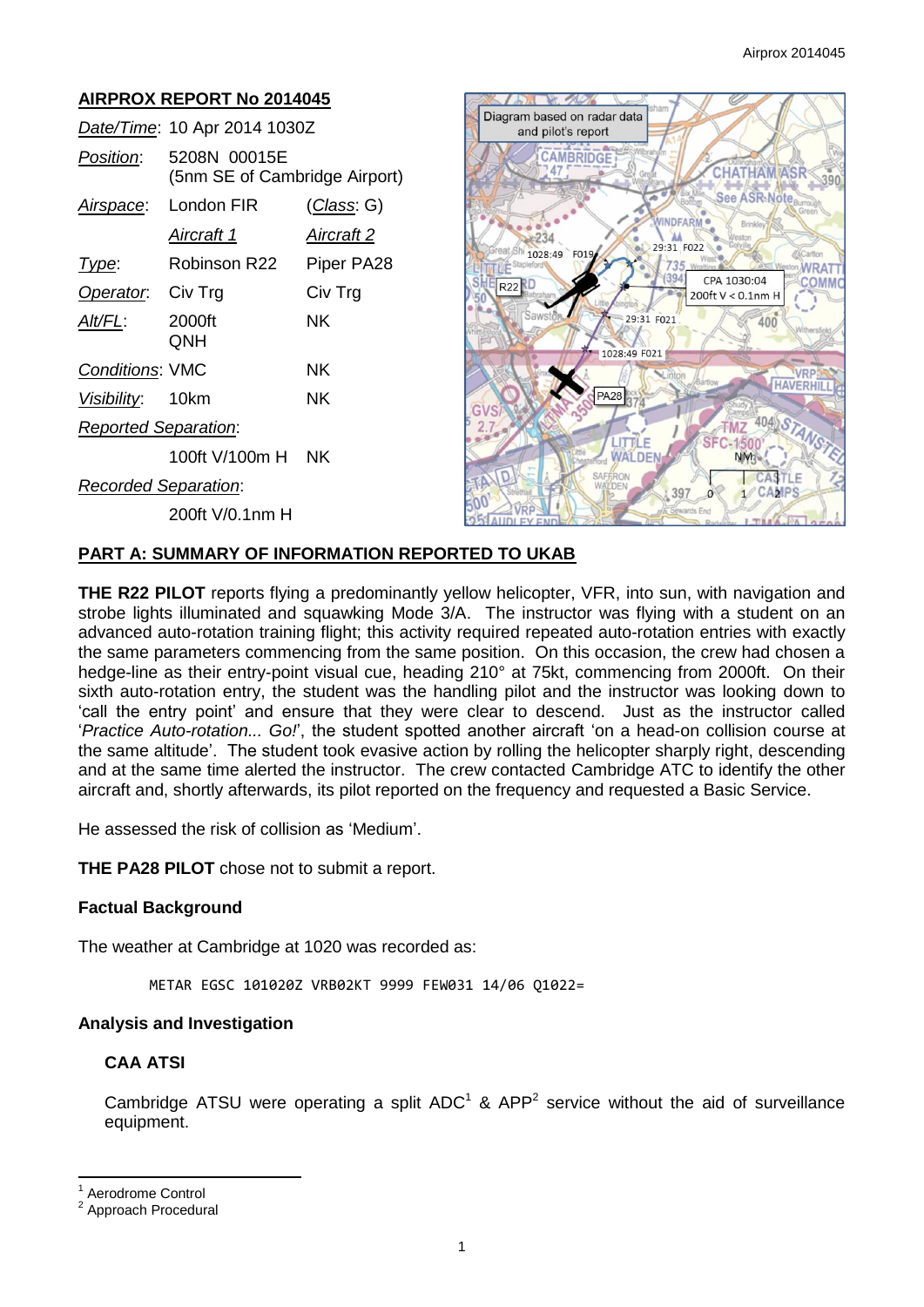The R22 crew departed Cambridge, planning to conduct an advanced auto-rotation training exercise to the southeast of Cambridge. At 1015:02 the R22 crew contacted Cambridge Approach and requested a Basic Service, which was agreed. The R22 pilot reported operating up to a maximum altitude of 2300ft and at 1020:56 the controller passed a new QNH 1022hPa.

At 1031:00 the R22 pilot asked the controller if he was aware of a light single-engine aircraft operating in the 'windfarm' area. The Cambridge controller reported that he wasn't talking to anyone in the area but on the  $ATM<sup>3</sup>$  observed what he thought might well be a light aircraft in the area. The R22 pilot responded that he had just had a 'close call'.

Shortly afterwards, at 1032:00, the PA28 pilot contacted Cambridge Approach and reported being the light aircraft to the north of the windfarm on a flight from Panshanger to Norwich, at 2100ft on QNH 1023hPa. The PA28 pilot requested a Basic Service, which was agreed and, at 1035:10, the PA28 pilot requested a frequency change to Lakenheath.

The R22 was in receipt of a Basic Service, wherein the pilot remained responsible for collision avoidance; the Cambridge controller was not aware of the PA28 and was not able to provide Traffic Information or warning. No Airprox report was made on the Approach frequency.

### **Radar Analysis**

Using the Stansted single source radar recordings, the two aircraft are shown prior to CPA at 1030:06 (Figure 1), and after the CPA at 1030:10 (Figure 2). The converted Mode C altitudes are unverified but show the PA28 indicating an altitude of 2000ft and the R22 indicating an altitude of 2200ft prior to the CPA, and 1900ft after the CPA. (Radar QNH 1023hPa).



### **UKAB Secretariat**

The aircraft were approaching head-on so both pilots were required to alter course to the right<sup>4</sup>, which the R22 pilot did. The PA28 pilot evidently did not alter course, and the lack of any information from its pilot due to his decision not to participate in the Airprox process means that it is not possible to ascertain whether or not he saw the R22.

<sup>3</sup> Air Traffic Monitor

<sup>4</sup> Rules of the Air 2007, Rule 10, Approaching Head-on